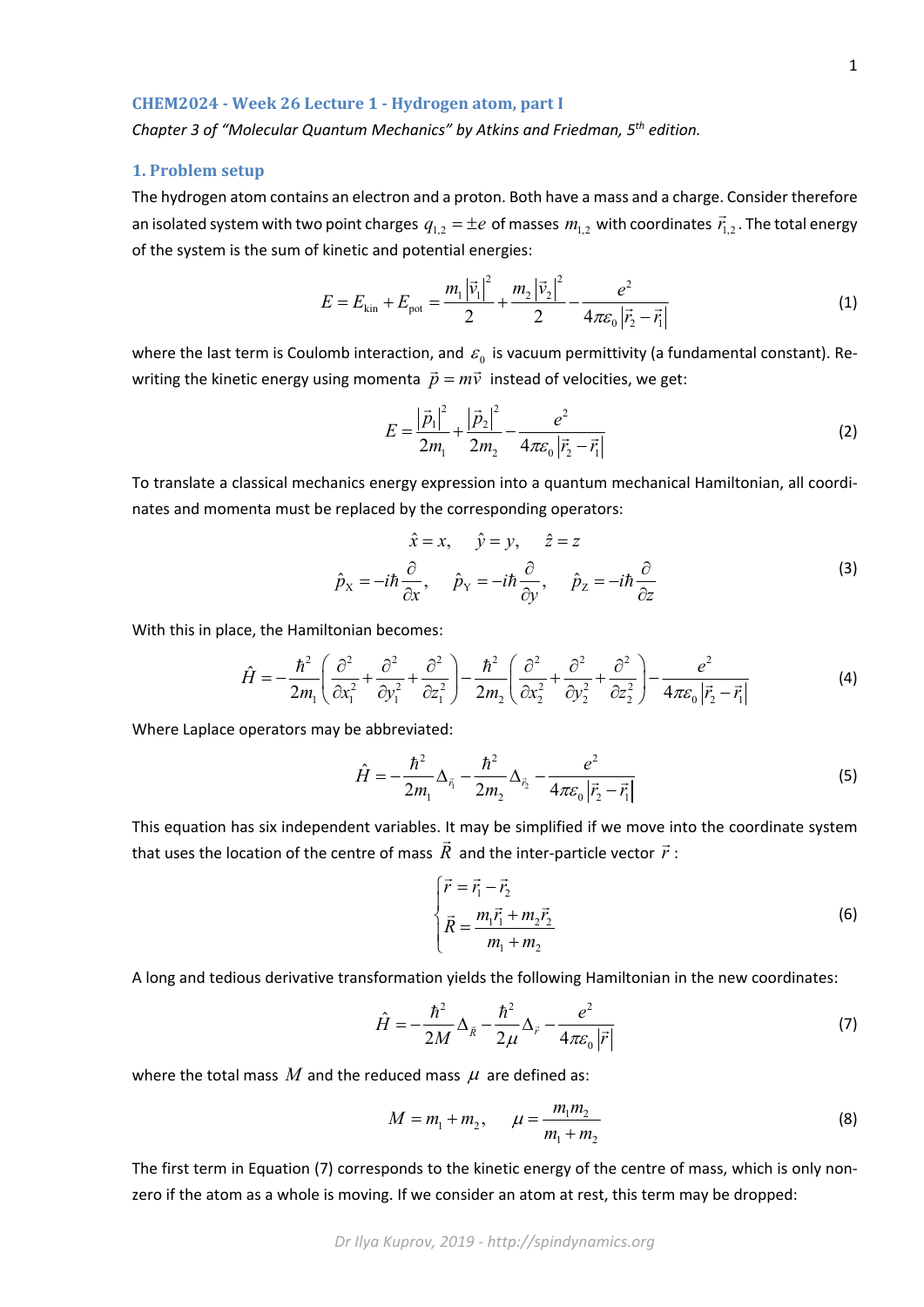$$
\hat{H} = -\frac{\hbar^2}{2\mu} \Delta_{\vec{r}} - \frac{e^2}{4\pi\varepsilon_0 |\vec{r}|}
$$
\n(9)

This Hamiltonian enters the time‐dependent Schrödinger equation that we will now solve.

### **2. Temporal and spatial variable separation**

The Hamiltonian in Equation (9) is time‐independent. The full Schrödinger equation

$$
\frac{\partial}{\partial t}\psi(\vec{r},t) = -i\hat{H}(\vec{r})\psi(\vec{r},t)
$$
\n(10)

is therefore separable. We have performed the variable separation procedure in the previous lecture and saw that Equation (10) has the following general solution:

$$
\psi\left(\vec{r},t\right) = \sum_{k} a_{k} \varphi_{k}\left(\vec{r}\right) e^{-iE_{k}t} \tag{11}
$$

where  $a_k^{\parallel}$  are coefficients determined by the initial condition,  $\phi_k(\vec{r})$  are eigenfunctions (aka "orbitals") and  $E_k$  are eigenvalues ( $a$ ka "energies") of the Hamiltonian:

$$
\hat{H}(\vec{r})\varphi_k(\vec{r}) = E_k \varphi_k(\vec{r})
$$
\n(12)

The problem is therefore reduced to finding the eigensystem of the Hamiltonian. Because the absolute square of the wavefunction is probability density, we will then be able to learn something about what the electron can do inside a hydrogen atom.

## **3. Radial and angular variable separation**

Coulomb interaction is centrally symmetric. This gives the Hamiltonian in Equation (9) spherical symmetry; it therefore makes sense to solve the problem in spherical coordinates. We have already seen the expres‐ sion for the spherical Laplacian in previous lectures:

$$
\Delta = \frac{1}{r^2} \frac{\partial}{\partial r} \left( r^2 \frac{\partial}{\partial r} \right) + \frac{1}{r^2} \left\{ \frac{\partial^2}{\partial \theta^2} + \frac{\cos \theta}{\sin \theta} \frac{\partial}{\partial \theta} + \frac{1}{\sin^2 \theta} \frac{\partial^2}{\partial \varphi^2} \right\}
$$
(13)

where  $\{r, \theta, \varphi\}$  are spherical coordinates. Our eigenfunction problem becomes:

$$
\left[-\frac{\hbar^2}{2\mu}\Delta - \frac{e^2}{4\pi\varepsilon_0 r}\right]\varphi\left(r,\theta,\varphi\right) = E\varphi\left(r,\theta,\varphi\right)
$$
\n(14)

The Laplacian in Equation (13) has well separated radial and angular parts, and it makes sense to separate the variables in the solution accordingly:

$$
\varphi(r,\theta,\varphi) = R(r)Y(\theta,\varphi) \tag{15}
$$

After placing all of this this into Equation (14) we obtain:

$$
\left[ -\frac{\hbar^2}{2\mu} \left( \frac{1}{r^2} \frac{\partial}{\partial r} \left( r^2 \frac{\partial}{\partial r} \right) + \frac{1}{r^2} \{ \ldots \} \right) - \frac{e^2}{4\pi \varepsilon_0 r} \right] R(r) Y(\theta, \varphi) = ER(r)Y(\theta, \varphi)
$$
(16)

where the curly bracket contains the angular operators from Equation (13). Multiplying both sides by  $-2\mu r^2/\hbar^2$  produces a simplification:

$$
\left[\frac{\partial}{\partial r}\left(r^{2}\frac{\partial}{\partial r}\right)+\{\ldots\}+\frac{2\mu r^{2}}{\hbar^{2}}\frac{e^{2}}{4\pi\varepsilon_{0}r}\right]R(r)Y(\theta,\varphi)=-\frac{2\mu r^{2}}{\hbar^{2}}ER(r)Y(\theta,\varphi)\tag{17}
$$